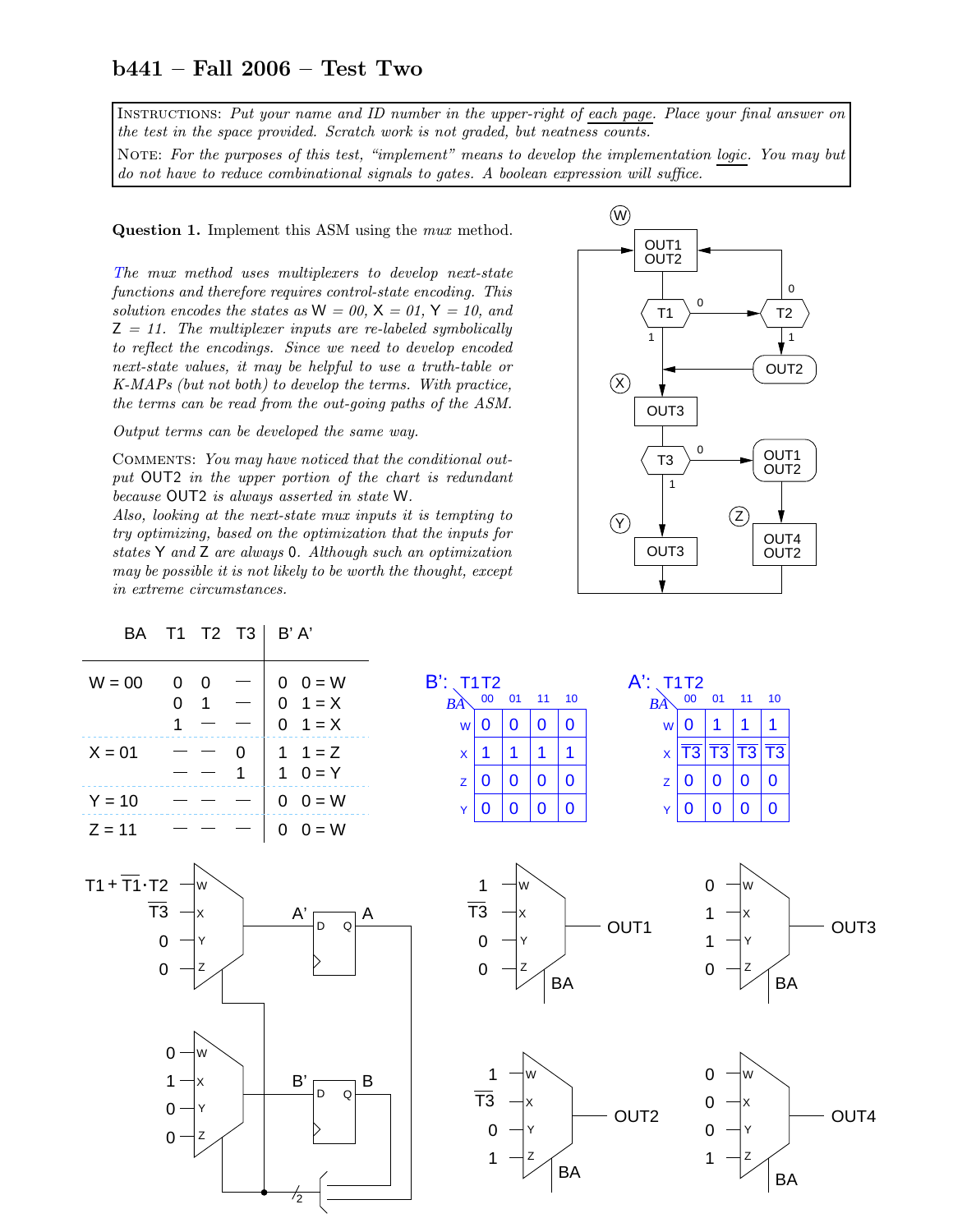Question 2. Implement this ASM using the one-hot method.

The one-hot method allocates one flip-flop for each state in the ASM. In the solution below, a new name is given to each state even though, in this instance, the one-to-one correspondence between states and outputs M, P, S, W, and R makes state-naming unnecessary, but in general one would do it. Next-state values for A' through E' are developed by writing out an SOP expression in which each clause describes a path leading to that state as a conjunction of the conditions which determine that path.